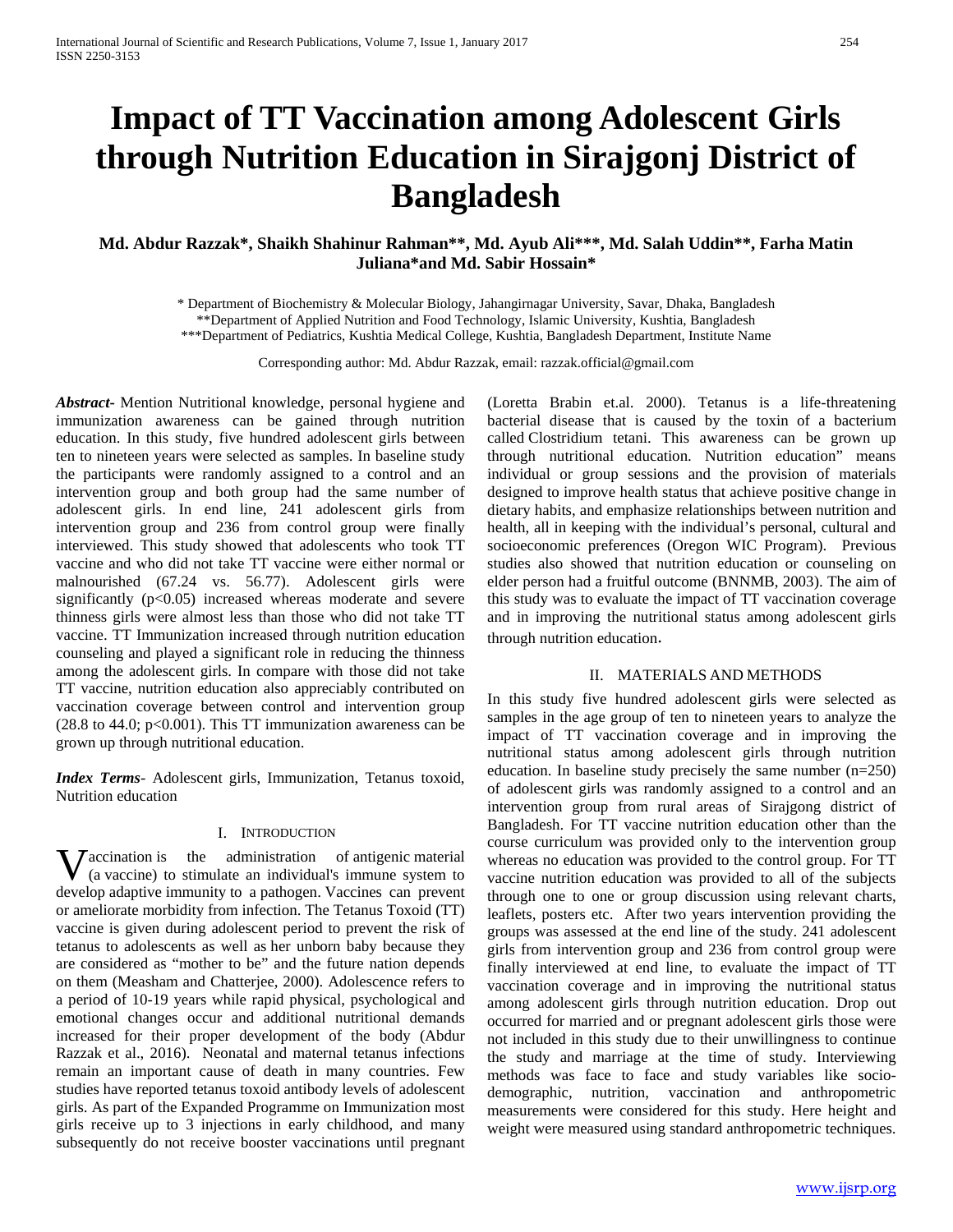Nutritional status was measured based on the BMI for age Z scores. These Z scores were calculated using WHO Anthro Plus software where data was analyzed by using statistical package for social science (SPSS) software. The normality of the continuous variables was checked using Chi-square test was done

#### III. RESULTS

Table 1 shows TT vaccination coverage of the adolescent girls was significantly  $(P<0.001)$  increased in the intervention group (44.0%) compared to the control group (28.8%) among the adolescent girls.

Table 2 depicts the percentage changes of nutritional status of the adolescent girls based on their BMI for age Z scores (BAZ) between those did not take TT vaccine and those take TT vaccine. In base line, percentage of sever (6.16 vs 1.06) and moderately (18.23 vs 9.57) thinness were significantly (P<0.001) less from combined groups those did not take TT vaccine and those take TT vaccine. Percentage of normal (46.55 vs 53.19; P<0.05) and mild (29.06 vs 36.17; P<0.05) adolescent girls was significantly more from combined groups those did not take TT vaccine and those take TT vaccine. In end line, percentage of sever (6.27 vs 2.30) and moderately (12.54 vs 8.05) thinness were significantly (P<0.001) less from combined groups those did not take TT vaccine and those take TT vaccine. Percentage of normal adolescent girls was significantly more (56.77 vs 67.24; P<0.001) from combined groups those did not take TT vaccine and those take TT vaccine. Between the baseline and end line of the study which indicates that those took TT vaccine has significantly (P<0.05) less severe and moderate thinness adolescent girls among those did not take TT vaccines. On the other hand those took  $TT$  vaccine has significantly  $(P<0.01)$ more normal adolescent girls among those did not take TT vaccines. Also in baseline of the study mild (29.06 vs 36.17; P<0.05) adolescent girls was significantly more from combined groups those did not take TT vaccine and those take TT vaccine.

Table-1: Percentage of the TT vaccination coverage variable of the adolescent girls in the intervention and the control group.

| Characteristics           | Control | Intervention |
|---------------------------|---------|--------------|
| Have taken TT vaccine     | 28.8    | 44.0**       |
| Have not taken TT vaccine | 71 2    | 56.0         |
|                           |         |              |

\*\* Significance level at p<0.001

Table-2: Association between malnutrition based on  $BAZ<sup>1</sup>$  and TT vaccination

|             |                           | <b>Baseline</b>            |                           | End line                   |
|-------------|---------------------------|----------------------------|---------------------------|----------------------------|
|             | <b>Took TT</b><br>vaccine | Did not take<br>TT vaccine | <b>Took TT</b><br>vaccine | Did not take<br>TT vaccine |
| Normal      | 53.19                     | $46.55*$                   | 67.24                     | 56.77*                     |
| Mild        | 36.17                     | $29.06*$                   | 21.26                     | 22.77                      |
| Moderate    | 9.57                      | 18.23*                     | 8.05                      | $12.54*$                   |
| Severe      | 1.06                      | $6.16*$                    | 2.30                      | $6.27*$                    |
| Over weight | $\Omega$                  | $\Omega$                   | 1.15                      | $1.65*$                    |

*1 =BMI (Body Mass Index) for Age Z score*

to look for the significant difference on categorical variables between the intervention and control group. Also independent sample t-test was done for assessing the significant difference in anthropometric Z scores between the groups where significant, level was set at  $P < 0.05$ .

## IV. DISCUSSIONS

Vaccination rates are continually considered a substitute measure of protection. Vaccines are the most lucrative public health intervention (World Development Report, 1993). Children and adolescents are at risk for unsatisfactory immunization coverage. Much effort has been spent attempting to increase the vaccination program among children. The effective vaccines against tetanus have been available since1940s. Peter J. Gergen et. al. found that many Americans did not have immunity to tetanus, and the rates were lowest among the adolescent. They also correlated between vaccination rates and immunity (96 percent) among six-year-olds (Peter J. Gergen et. al., 1995). Before this program, TT vaccine acceptance was favorable but relevant knowledge was low but after nutrition education program, participants had greater knowledge and a more positive attitude  $(p \le 0.001)$ , with more adolescent girls  $(28.8\% \text{ before vs.})$ 44% after). [Tracy T.C. Kwan](javascript:void(0);) et. al. showed that among Hong Kong Chinese adolescent girls the vaccination rate was 41.6% to 58.9% and peer support were 32.8% before vs. 56.9% after [\(Tracy T.C. Kwan](javascript:void(0);) et.al., 2011). Earlier exposure to tetanus toxoid through the completion of a primary series of vaccinations may allow an anamnestic response on exposure to tetanus despite the presence of low circulating antibody levels. Other potential factors contributing to the low rate of morbidity include appropriate post exposure wound prophylaxis and decreased exposure to tetanus spores. In most cases, tetanus occurs among adults who are unvaccinated or whose history of vaccination is unknown (Prevots R et.al., 1992). Ruben et al. (1973) showed 98.7 percent of girls who received two doses of DTP two months apart between six months to two years of age had protective levels of tetanus antibody. At least three vaccinations against tetanus are required to ensure adequate, long-lasting immunity (Simonsen O, 1989). This study also found that adolescent girls who took TT vaccine had significantly (P<0.05) less severe and moderate thinness in compare with those who did not take TT vaccines.

## V. CONCLUSION

TT vaccination coverage and impact were available among adolescent girls through nutrition education counseling or sessions. Malnutrition occurred more among those adolescent girls did not take TT vaccine. Immunization is increased through proper awareness building to the adolescent girls and their parents or guider. Though nutrition education significantly improved the vaccination coverage and nutritional status of the adolescent girl's malnutrition were still persisted significantly among the adolescents in both groups. Urgency is required to address this situation. Besides door to door immunization nutrition-sensitive programs might crucial for these adolescent girls.